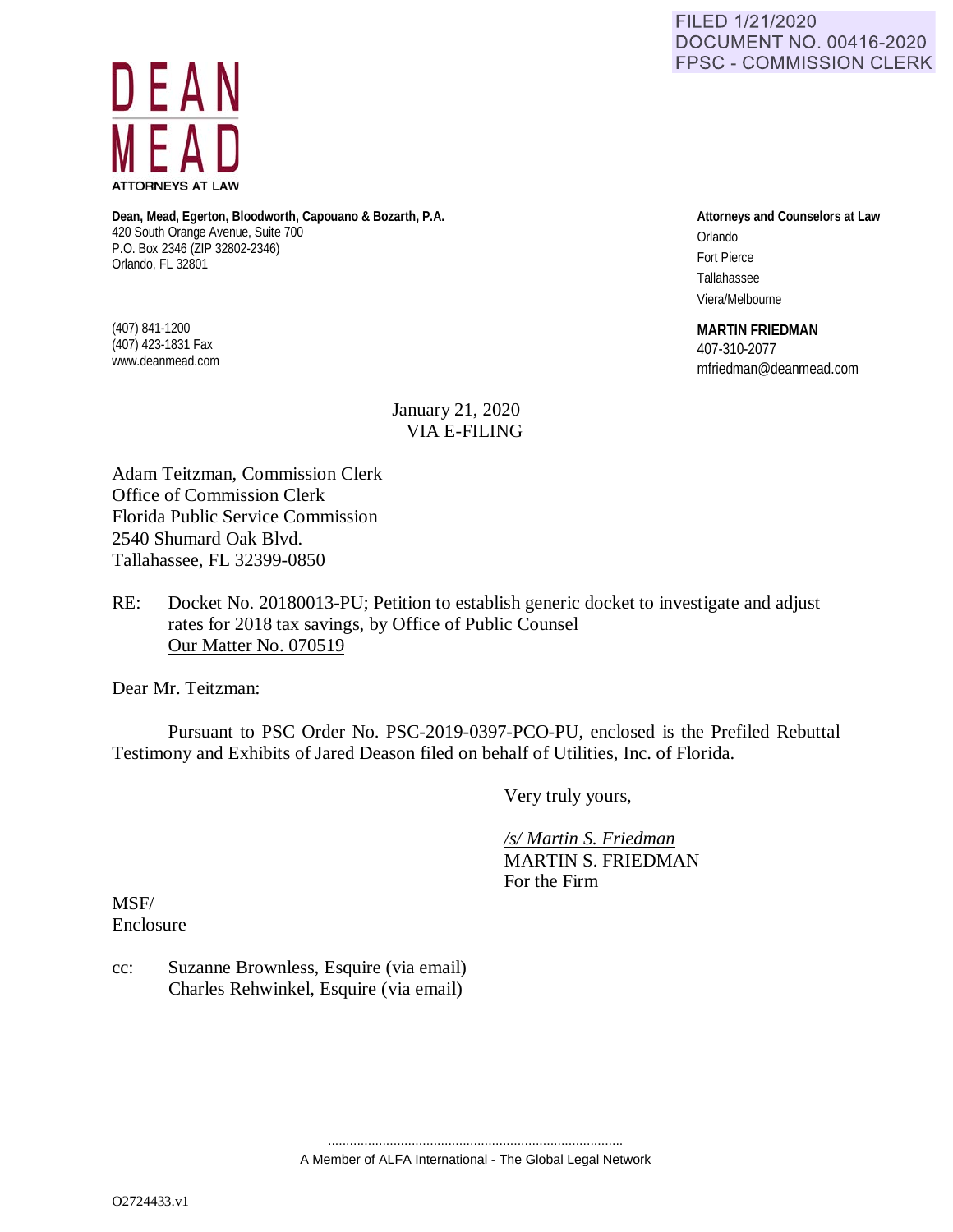## BEFORE THE FLORIDA PUBLIC SERVICE COMMISSION

In re: Petition to establish generic docket to investigate and adjust rates for 2018 tax DOCKET NO. 20180031-PU savings, by Office of Public Counsel

\_\_\_\_\_\_\_\_\_\_\_\_\_\_\_\_\_\_\_\_\_\_\_\_\_\_\_\_\_\_\_\_\_\_\_\_/

### REBUTTAL TESTIMONY

OF

### JARED DEASON

on behalf of

Utilities, Inc. of Florida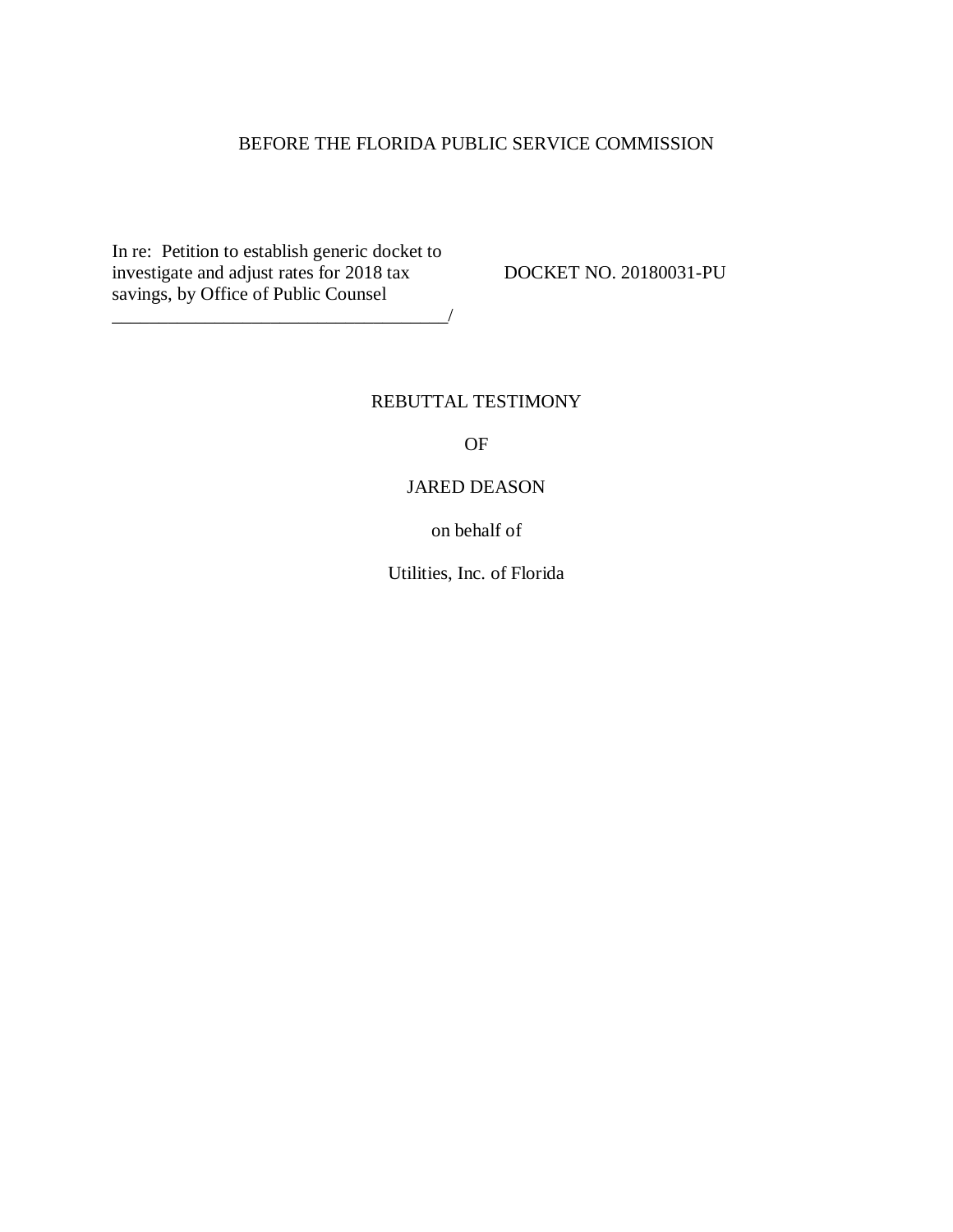**Q. Please state your, name, profession and business address.** A. My name is Jared Deason. I am the Regulatory Manager for Utilities, Inc. of Florida (UIF or the Company). My business address is 200 Weathersfield Ave., Altamonte Springs, FL 32714. **Q. What is the purpose of your rebuttal testimony?**  A. The purpose of my direct testimony is to rebut the prefiled Direct Testimony of Marshall W. Willis presented on behalf of Office of Public Counsel (OPC). **Q. Are you sponsoring any rebuttal exhibits?** A. Yes, I am sponsoring one composite exhibit. Exhibit JD-3 is the informal questions posed to the Company by OPC and the Company's responses thereto. These are the questions referred to by Mr. Willis in his prefiled Direct Testimony, which are the same as MWW-2. **Q. Was this Exhibit prepared by you and your staff under your supervision and control?**  A. Yes, it was. **Q. In general, what is your understanding of Mr. Willis' concerns?**  A. It appears to me that the sole purpose of Mr. Willis' testimony is to attempt to attack the accuracy of the 2018 Annual Report with nothing more than supposition and innuendo. **Q. Do you have any comment on Mr. Willis' assertion that the Company received an increase in revenue for 2018 of approximately \$6.47 million?**  A. Yes. In his testimony, Mr. Willis claims that UIF received a net increase of \$1.27 million (\$6.47 million - \$5.2 million increase from last rate case) in revenue based upon the change 21 in the Federal Income Tax Rate in 2018. This claim is absurd. The revenue UIF receives is a function of the rates it is permitted to charge its customers and the volume of water and wastewater service provided to its customers. The rates the Company charges are based upon the \$5.2 million in revenue granted in its last rate case and therefore the change in the tax law had and has no correlation with the revenue UIF generates.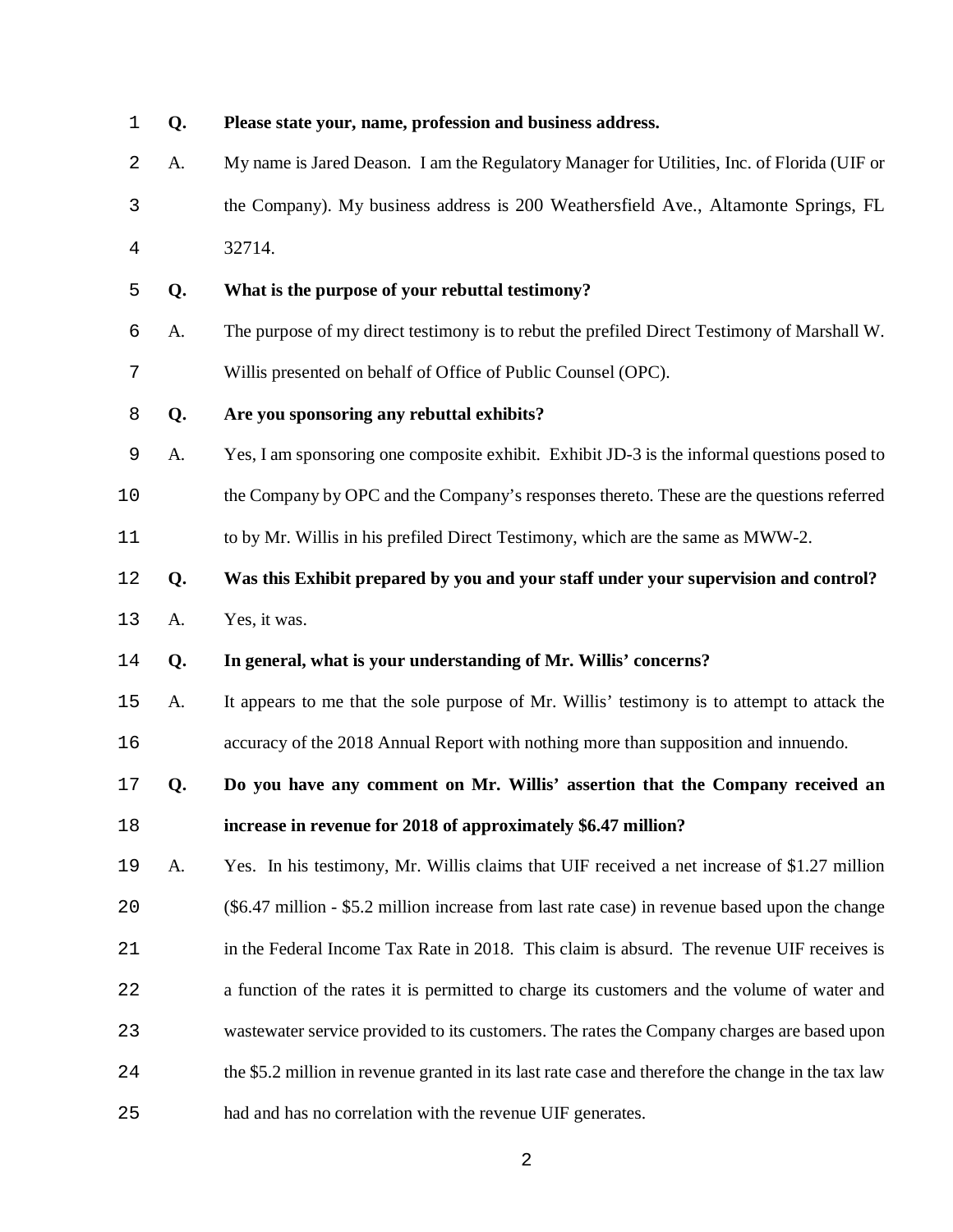The Company agrees that the Company's income tax expense was lowered, but any benefit of the lower income tax expense was more than offset by increases in UIF's Rate Base and other operating expenses, which was explained in more detail in my previously filed testimony.

**Q. Do you have any comment on Mr. Willis' assertion that the Company has a "history" of failing to update its books and records to reflect Commission ordered adjustments?**  A. Yes, in fact, OPC made this same argument, and tried to prove it in the Company's last rate proceeding. In Order No. PSC-2017-0361-FOF-WS the Commission rejected that argument stating: "OPC alleged that UIF failed to make the COAs for many systems. The evidence does not support this finding." Additionally, the Order stated that Staff concluded, "UIF booked all COAs prior to the submission of the MFRs". Additionally, for the COAs required by Order No. PSC-2017-0361-FOF-WS to be posted to the Company's books, documentation showing the COAs were timely made was submitted to the PSC on February 5, 2018. This is well in advance of the February 22, 2018 deadline required by the Order.

# **Q. Do you have any comments regarding the specific suppositions and innuendos Mr. Wills mentions?**

A. Yes. Mr. Willis makes several suppositions and innuendos to UIF's reported Retirements, Capital Structure, ADITs, Accounts Payables to Associated Companies, and O&M expenses. These items were addressed in UIF's response to OPC's informal questions and are included in Exhibit JD-3.

#### **Q. Do you have any further comments on Mr. Willis' testimony?**

A. Yes. As mentioned by Mr. Willis, he emailed the Company some informal questions related to his concerns about the accuracy of the 2018 Annual Report. Although UIF was under no compulsion to do so, I provided responses to all but one of his questions on December 5, 2019, a full month before Mr. Willis' prefilled Direct Testimony was due. The remaining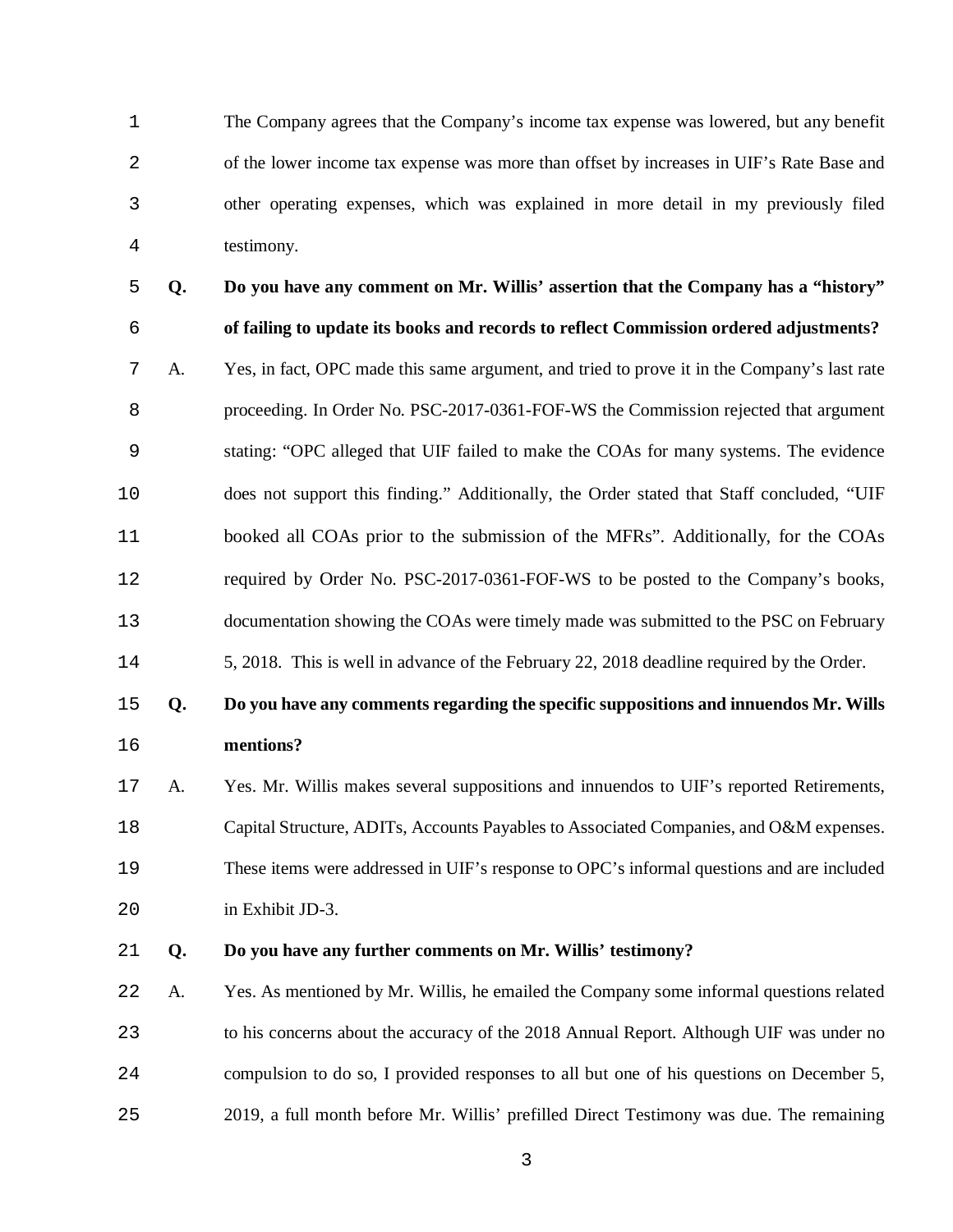| $\mathbf 1$    |    | question with its support documentation was provided on December 20, 2019. Why Mr.             |
|----------------|----|------------------------------------------------------------------------------------------------|
| $\overline{2}$ |    | Willis chose to ignore this pertinent information after requesting the Company provide it is a |
| $\mathsf{3}$   |    | mystery. In order to have any impact on whether the Company earned above the upper range       |
| $\overline{4}$ |    | of its authorized rate of return, UIF's net income would have to have been understated by      |
| 5              |    | approximately \$2,235,000.                                                                     |
| 6              | Q. | Does that conclude your rebuttal testimony?                                                    |
| 7              | A. | Yes                                                                                            |
| 8              |    |                                                                                                |
| $\mathsf 9$    |    |                                                                                                |
| $1\,0$         |    |                                                                                                |
| $11\,$         |    |                                                                                                |
| 12             |    |                                                                                                |
| 13             |    |                                                                                                |
| 14             |    |                                                                                                |
| $15$           |    |                                                                                                |
| 16             |    |                                                                                                |
| $17$           |    |                                                                                                |
| $1\,8$         |    |                                                                                                |
| 19             |    |                                                                                                |
| 20             |    |                                                                                                |
| 21             |    |                                                                                                |
| 22             |    |                                                                                                |
| 23             |    |                                                                                                |
| 24             |    |                                                                                                |
| 25             |    |                                                                                                |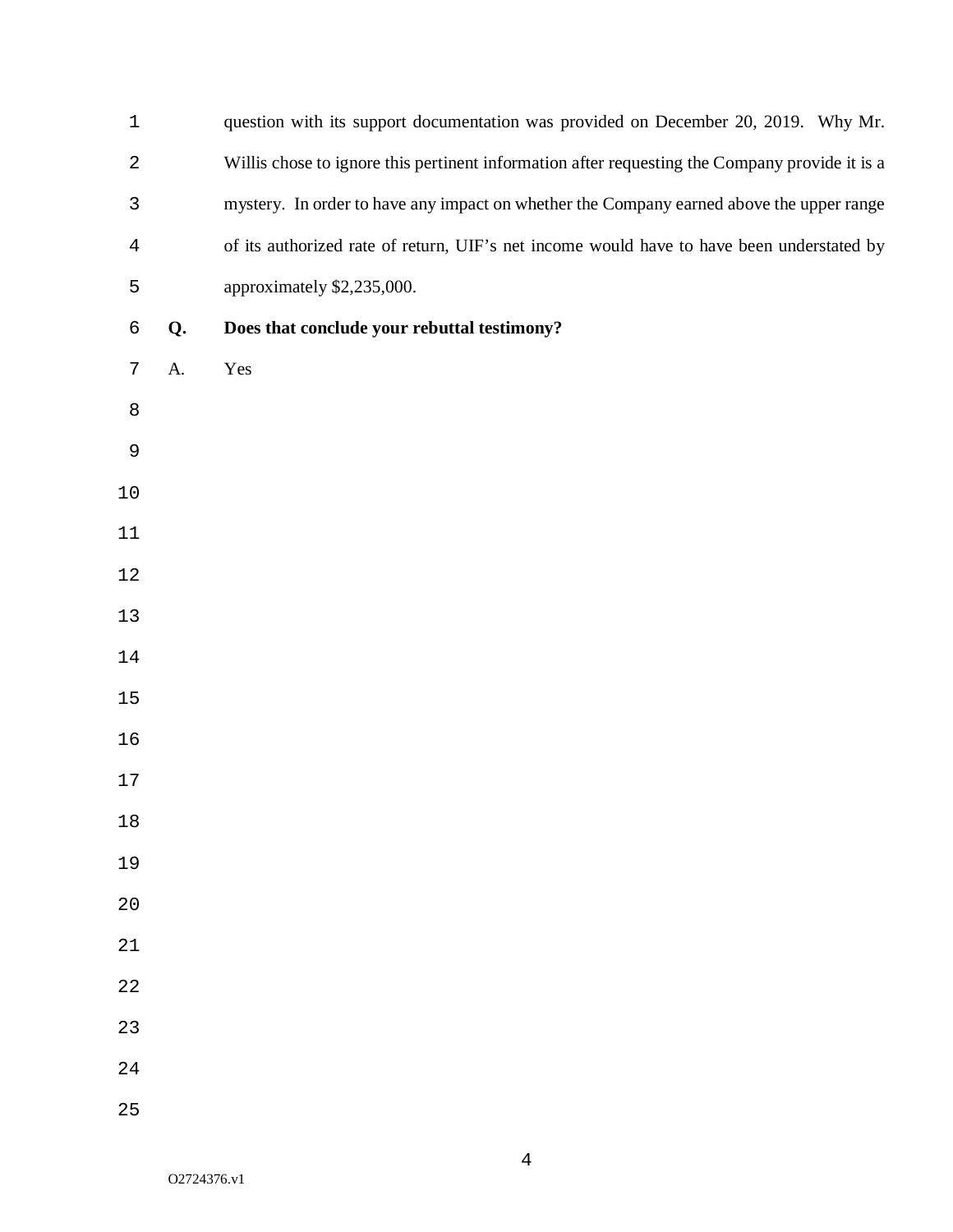In general, OPC needs to have UIF provide us with a detailed understanding of how the company can be in the position of earning below its range for calendar year 2018 when it just received an increase in rates of over \$5.2 million in the last quarter of 2017 coupled with the approximately \$1.2 million of annual tax savings authorized in the same quarter and realized in the full year of 2018 that the Commission proposes to allow UIF to keep. Basically UIF should have received an overall revenue increase of approximately \$6.5 million dollars in 2018. This amount is close to the \$6.9 million increase that UIF said it needed to earn a fair return in its rate case.

## Questions to UIF concerning current tax docket:

1. Why has UIF failed to achieve the water revenue increase during 2018 granted by the Commission and put into place in the last part of 2017 especially since the company has had an increase in 2018 of 158 customers? Water was below the awarded level by a negative \$28,806 but wastewater was above that granted by \$955,338. See below table:

|                          | Water        | Wastewater   |  |  |
|--------------------------|--------------|--------------|--|--|
| <b>Achieved Revenues</b> | \$15,663,470 | \$19,795,636 |  |  |
| 2017 Order               | 15,662,276   | 18,840,298   |  |  |
| <b>Difference</b>        | (28, 806)    | 955,338      |  |  |
|                          |              |              |  |  |

For the Water Revenues, Repression was off. In our last Rate Case, the PSC Order assumed a 12 percent reduction in water usage in Sanlando.

2015 water sold in Sanlando: 2,221,483,000

2018 water sold in Sanlando: 1,859,465,000

Difference between 2015 and 2018 was 362,018,000

Actual post rate case repression was 16.3 percent, not the 12 percent as assumed by PSC Order.

Therefore, we sold about 95,524,000 less gallons than what the PSC assumed or approximately 372K in revenues that never materialized.

2. The Company filed using a 2015 test year and requested pro forma plant additions. The Commission granted pro forma additions of \$34,475,232. UIF shows plant additions during 2017 and 2018 of \$49,007,106. Please provide a reconciliation showing the individual projects and dollar amount that were completed during 2016, 2017 and 2018. Also indicate which projects were or were not approved and by project compare the dollars approved versus the dollars spent.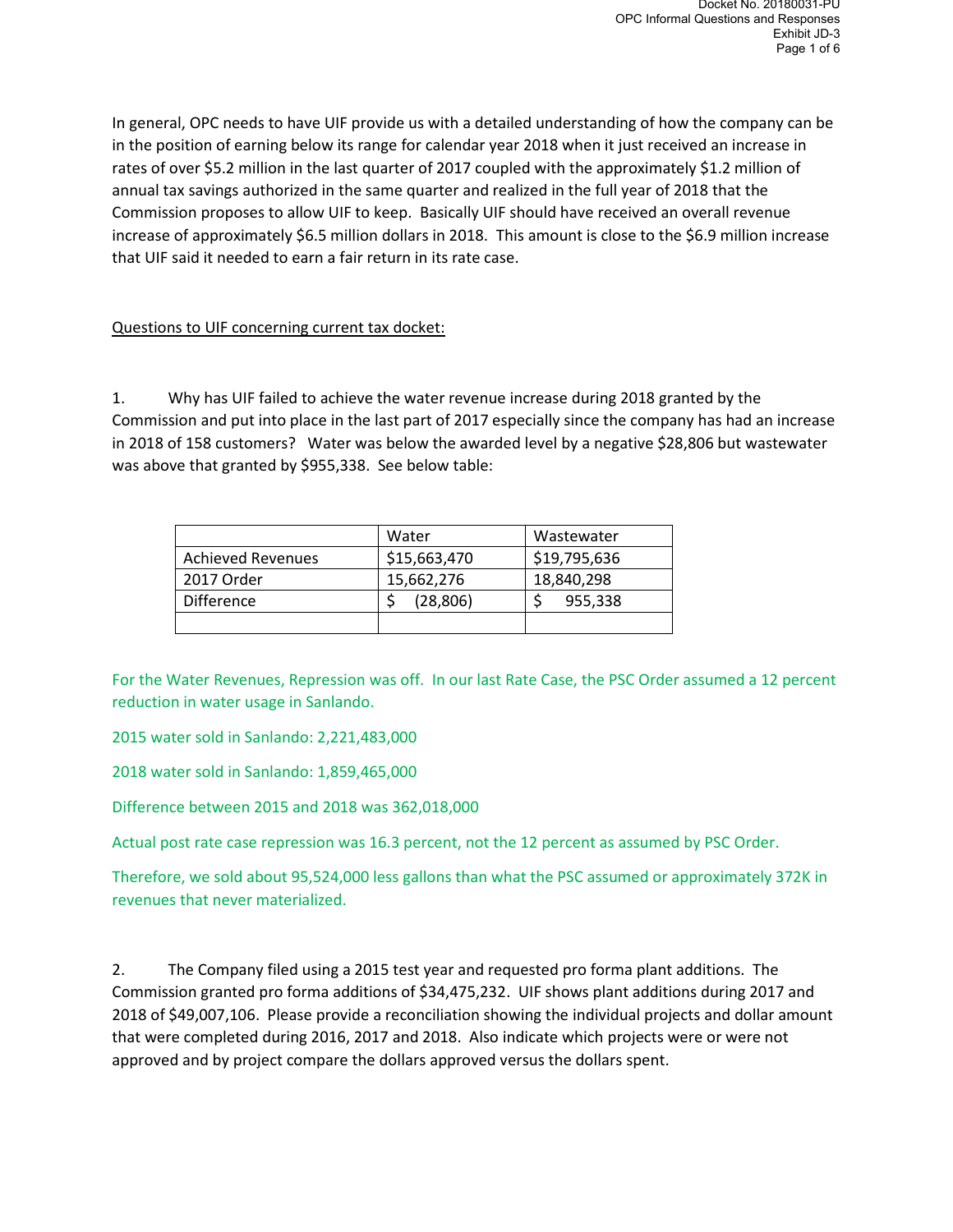The total amount that was spent on the Pro Forma Projects during our last rate case came to \$41.968 million. This amount includes capitalized time and IDC which was the Order failed to include. Please refer to the attached spreadsheet for further detail.

Additionally, for the years 2017 and 2018 combined, approximately \$6.1 million was spent on general ledger (G/L) capital projects. G/L spending is for capital projects below \$50K that take less than 30 days to complete. Also, \$1.1 million in capitalized salary (captime) related to G/L spending was booked in 2017 and 2018. These amounts were above and beyond the Pro Forma Plant items in the attached spreadsheet.

The remaining balance is made up of engineering and spending on new projects, fleet replacements, corporate capex, plant retirements including abandonments, and COAs from the last rate case.

3. The Commission order approved retirements of \$5,803,166. The 2017 Annual Report shows retirements on pages W-4a and S-4a of \$1,156,950. The 2018 report shows \$2,710,308. Even added together, the amount that should have been booked falls short by \$1,935,908. Reconciliation needs to be provided.

The \$5,803,166 (\$2,535,669 for water and \$3,267,497 for wastewater) was based upon our Pro Forma Plant. For Retirements associated with the Pro Forma Plant, the PSC Order used the 75% method for rate setting purposes. However, it is UIF's practice to not book retirements using the 75 percent method. UIF uses either the original cost method, if available, or the Handy-Wickman Guide to determine retirement amounts. The \$1,935,908 is simply the difference between these methods.

4. The company booked a deferred credit to account 253 of \$5,116,801, which represents the change in tax rates for the Accumulated Deferred Income Taxes. The 2017 annual report also shows a reduction to Accumulated Deferred Income Taxes of \$3,627,910 from 2016 to 2017 and the Income Statement shows Accumulated Deferred Income Taxes for 2017 of \$1,352,944. However, the two amounts added together do not equal the decrease of \$5,116,801. Please provide a reconciliation and the entries to Account 281 for the year 2017. Also provide the calculations for the tax savings booked to account 253 for 2017 and 2018 and the time frames for the company's proposed return of the over collections (i.e. flowback) to customers as well as the amortization amounts for 2017 and 2018.

The 2017 annual report also shows a reduction to Accumulated Deferred Income Taxes of \$3,627,910 from 2016 to 2017, but when combined with Accumulated Deferred Taxes – Other in account 283 the reduction is \$3.4 million.

The deferred credit in account 253 combined with the accumulated deferred amount in account 255, as well as the deferred federal, state, and investment tax credits on the F-3A also equals \$3.4 million.

The calculations of tax savings and the company's proposed return (flowback) to customers was covered in Jared Deason's testimony filed with the PSC.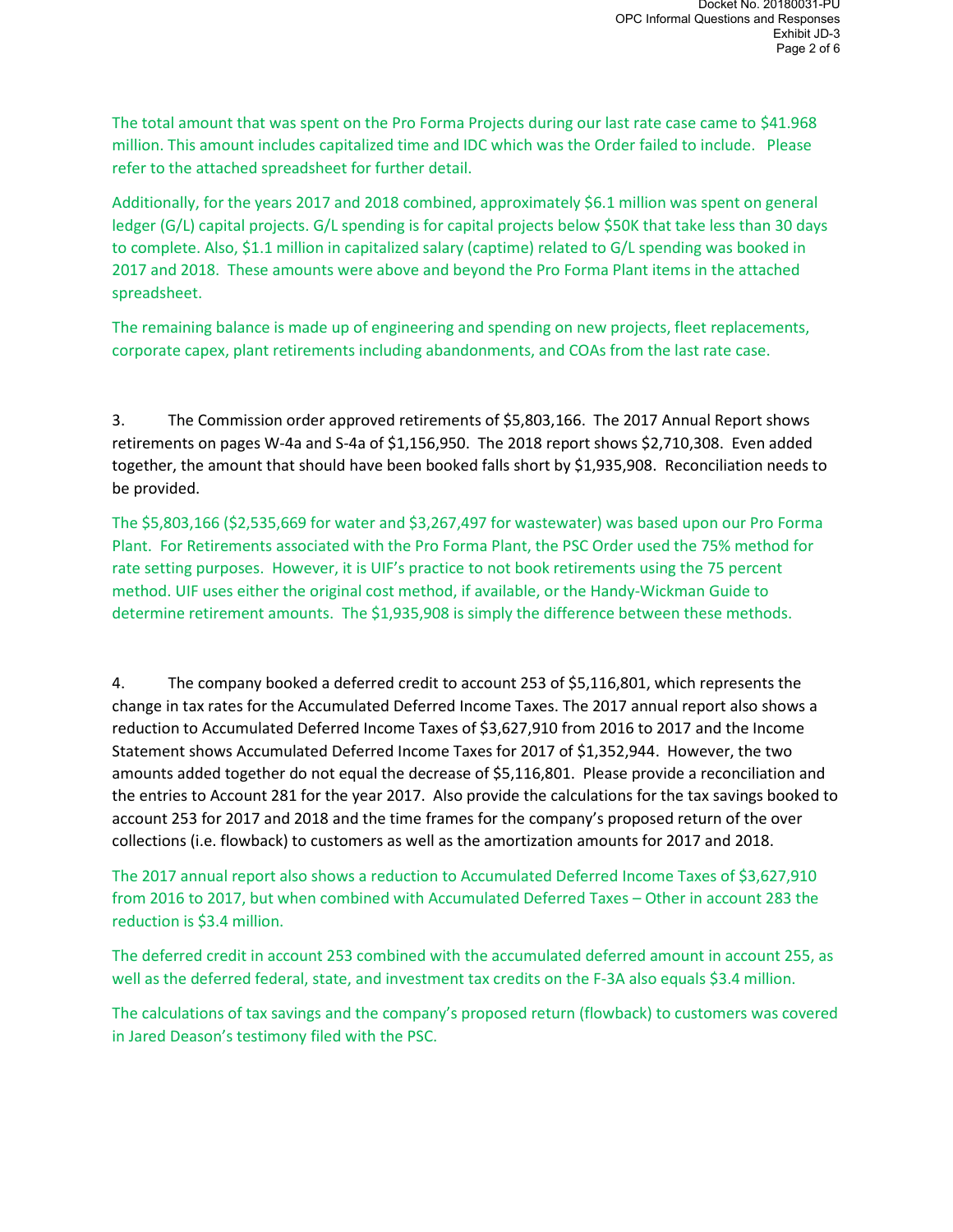5. The company has reflected a negative \$22,364,545 in Account 223 - Advances from Associated Companies. Please explain in detail the journal entries in this account and how this amount can be negative? Also indicate how the OPC and Commission can be assured that this amount was not directly or indirectly used to allow the parent to increase the equity investment in the UIF capital structure.

Account 223 – Advances from Associated Companies: this is an intercompany account used for transfers between Utilities, Inc. (UI) companies. The overall sum of this account across all Utilities, Inc. parent and subcompanies is always zero. If a company within Utilities, Inc. logs a debit to this account, an equal credit to the same account is entered with another UI company. The overall UI capital structure does not change because the sum of this account equals zero on the combined Trial Balance of all the Utilities, Inc. companies. For regulatory filings, the audited UI capital structure is applied to the rate base of Utilities, Inc. of Florida, with adjustments made to ADIT and customer deposit accounts unique to Utilities, Inc. of Florida. As a result, intercompany transfers in account 223 do not impact the capital structure of UIF.

6. The company reflects the following account balances with associated companies in the 2018 annual report:

> Account 145 - \$27,213,313 Account 223 – (\$22,364,545) Account 233 - \$38,161,029

The only account that has changed from 2017 to 2018 is Account 145. Please provide a detailed explanation of the dollars and journal entries associated with these accounts.

Accounts 145, 223, and 233 are all intercompany transfer accounts. The combined balances of all of three accounts equals zero across the Utilities, Inc. Trial Balance. After the implementation of JDE accounting software, account 145 became the primary account used for intercompany transfers and the balances in 223 and 233 remained largely unchanged.

7. Schedule F-23 shows the loss on the sale of assets in both 2017 of \$638,829 and 2018 of \$469,961. What did the utility sell that generated these losses, and to whom were the sales made?

From a book regulatory perspective, when UIF disposes of various small items in the GL (JDE), it will be no gain or loss for book purposes since it is assumed the AD matches the cost basis. Our plant operators report to our accounting department when a new asset is purchased and if it is a replacement item. For replacement items, they report the original placed in service date. Based on the year and type, we then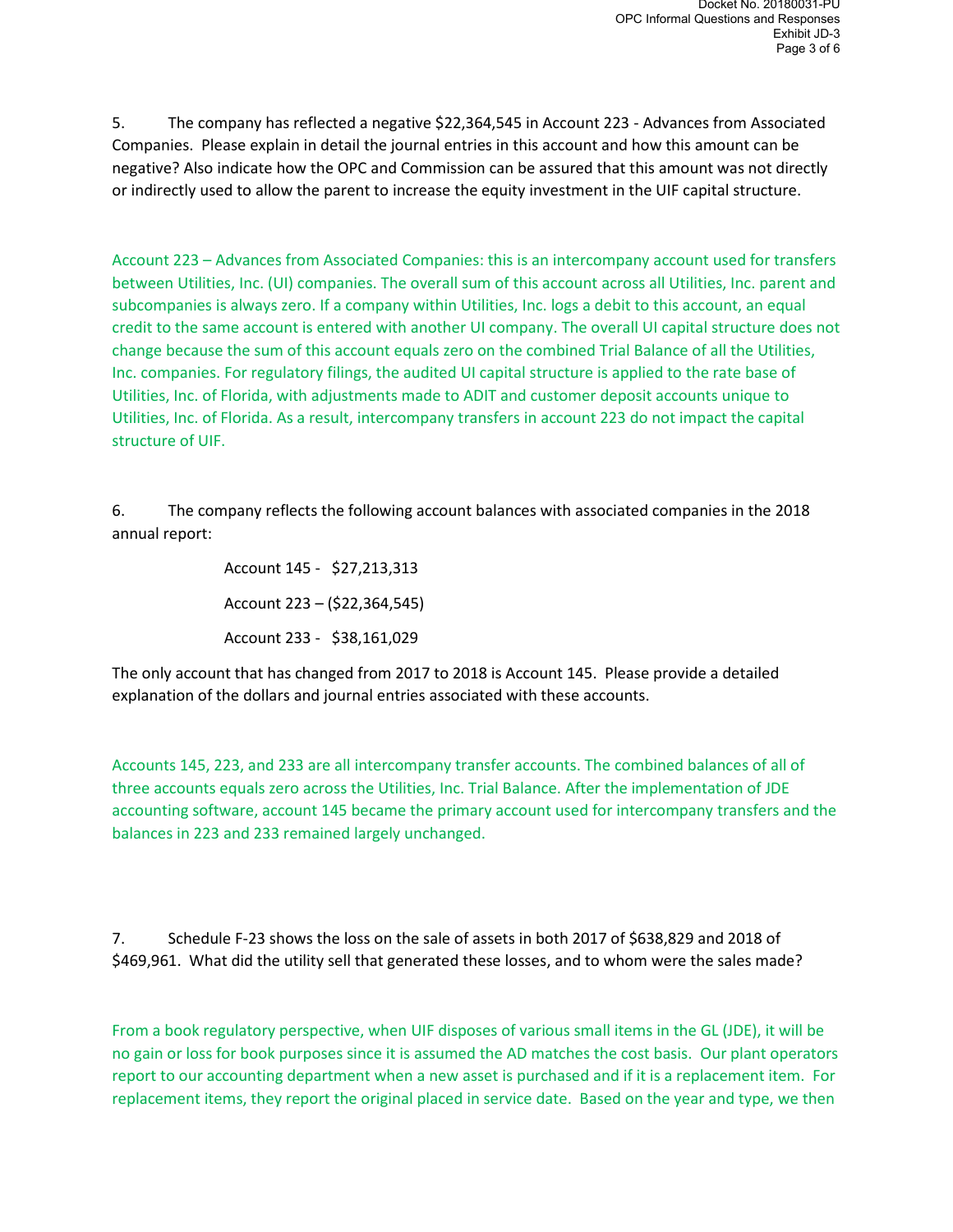us the Handy-Wickman guide to determine what the cost will be as an estimate. Accounting disposes these assets but also debits the same amount from the AD account.

From a tax perspective, we have a loss to report since we dispose of the assets on a cost basis. The amount reported in the F-23 reflect the abandonment or junking of old assets, not a sale to anyone.

In other words, these totals are not from asset sales but are due to differences in "tax" and "book" accounting treatment for asset retirements and early abandonments. For tax purposes, when accounting for early abandonments, and retirements in general, any remaining Net Book Value (NBV) is treated as an immediate loss (or gain) on the tax return. In book accounting, retirement entries typically have equal adjustments to both asset and accumulated depreciation accounts and no loss or gain is recorded. Book accounting also treats early abandonments differently than tax accounting. A regulatory asset can be created in book accounting for the early abandonment of a plant asset. The remaining NBV of the regulatory asset, and corresponding gain or loss, is amortized over a longer time period.

8. Why has operating expenses for wastewater increased by 23% in 2018?

Several specific accounts have increase increased significantly since our last rate case, these include Salaries and Wages (including the addition of a Communications Director and other employees), Benefits and Health Insurance, Purchased Sewer Treatment, Sludge Hauling, and Testing. Below is a breakdown of specific accounts and how they have changed.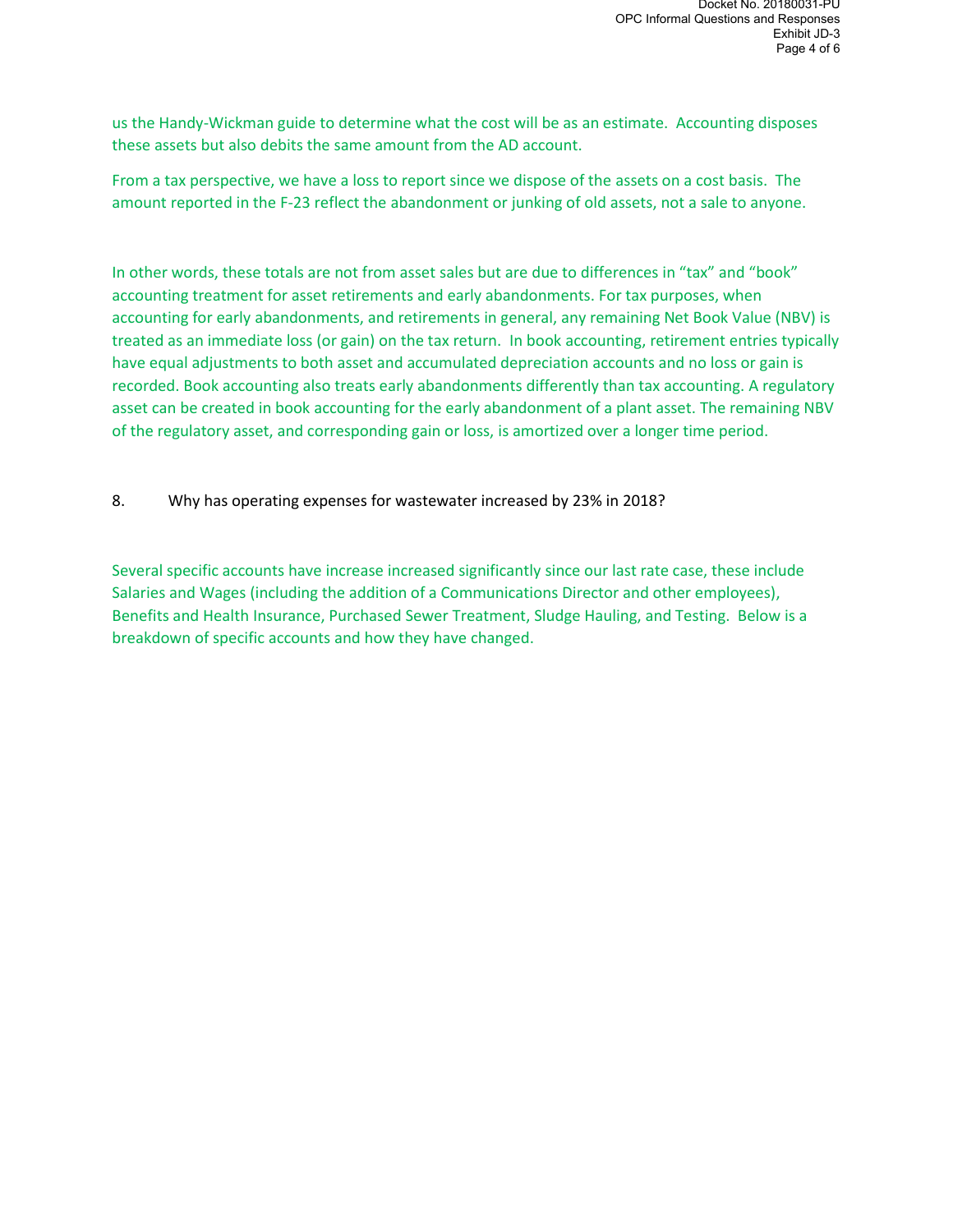|             |                                                                |                                    | Annual Report Annual Report | <b>Difference</b>                   | <b>Percent Increase</b> |
|-------------|----------------------------------------------------------------|------------------------------------|-----------------------------|-------------------------------------|-------------------------|
| <b>ACCT</b> |                                                                | 2017                               | 2018                        | 2017 to 2018                        | 2017 to 2018            |
| NO.         | <b>ACCOUNT TITLE-Water</b>                                     |                                    |                             |                                     |                         |
| 601         | SALARIES AND WAGES - EMPLOYEES                                 | 2,420,609<br>\$                    | \$<br>2,618,085             | 197,476<br>\$                       | 8%                      |
| 603<br>604  | SALARIES: OFFICERS, DIRECTORS, ETC.                            | \$<br>169,693                      | \$<br>232,729<br>\$         | \$<br>63,036                        | 37%                     |
| 610         | <b>EMPLOYEE PENSIONS AND BENEFITS</b><br>PURCHASED WATER       | \$<br>904,092<br>\$<br>422,155     | 956,430<br>\$<br>265,852    | \$<br>52,338                        | 6%<br>$-37%$            |
| 615         | PURCHASED POWER                                                | \$<br>819,785                      | \$<br>780,668               | \$<br>(156, 303)<br>\$<br>(39, 117) | $-5%$                   |
| 616         | FUEL FOR POWER PRODUCTION                                      | \$                                 | \$                          | \$                                  | 0%                      |
| 618         | <b>CHEMICALS</b>                                               | \$<br>453,794                      | \$<br>395,624               | \$<br>(58, 170)                     | $-13%$                  |
| 620         | MATERIALS AND SUPPLIES                                         | \$<br>481,336                      | \$<br>459,548               | \$<br>(21, 788)                     | $-5%$                   |
| 631         | CONTRACTUAL SERVICES - ENGR.                                   | \$<br>(3,380)                      | \$<br>557                   | \$<br>3,937                         | $-116%$                 |
| 632         | CONTRACTUAL SERVICES - ACCT.                                   | \$<br>76,534                       | \$<br>79,112                | \$<br>2,578                         | 3%                      |
| 633         | CONTRACTUAL SERVICES - LEGAL                                   | \$<br>9,482                        | \$<br>5,087                 | \$<br>(4, 395)                      | $-46%$                  |
| 634         | CONTRACTUAL SERVICES - MGMT. FEES                              | \$                                 | \$<br>160                   | \$<br>160                           | 0%                      |
| 635         | CONTRACTUAL SERVICES - TESTING                                 | \$<br>125,903                      | \$<br>80,701                | \$<br>(45, 202)                     | $-36%$                  |
| 636         | CONTRACTUAL SERVICES - OTHER                                   | \$<br>468,270                      | \$<br>170,179               | \$<br>(298,091)                     | $-64%$                  |
| 641         | RENTAL OF BUILDING/REAL PROPERTY                               | \$<br>36,199                       | \$<br>36,991                | \$<br>792                           | 2%                      |
| 642         | <b>RENTAL OF EQUIPMENT</b>                                     | \$                                 | \$                          | \$                                  | 0%                      |
| 650         | <b>TRANSPORTATION EXPENSES</b>                                 | \$<br>174,923                      | \$<br>193,821               | \$<br>18,898                        | 11%                     |
| 656         | INSURANCE-VEHICLE                                              | \$                                 | \$                          | \$                                  | 0%                      |
| 657         | INSURANCE-GENERAL LIABILITY                                    | \$<br>298,704                      | \$<br>300,709               | \$<br>2,005                         | 1%                      |
| 658         | INSURANCE-WORKMAN'S COMP.                                      | \$                                 | \$                          | \$<br>÷,                            | 0%                      |
| 659         | INSURANCE-OTHER                                                | \$<br>70,119                       | \$<br>76,978                | \$<br>6,859                         | 10%                     |
| 660         | <b>ADVERTISING EXPENSE</b>                                     | \$<br>403                          | \$<br>984                   | \$<br>581                           | 144%                    |
| 666         | AMORT. OF RATE CASE EXPENSE                                    | \$<br>193,981                      | \$<br>206,127               | \$<br>12,146                        | 6%                      |
| 667         | REGULATORY COMM. EXPENSES - OTHER                              | \$<br>20,342                       | \$<br>7,337                 | \$<br>(13,005)                      | $-64%$                  |
| 670         | <b>BAD DEBT EXPENSE</b>                                        | \$<br>52,507                       | \$<br>59,450                | \$<br>6,943                         | 13%                     |
| 675         | MISCELLANEOUS EXPENSES                                         | \$<br>777,639                      | \$<br>1,395,452             | \$<br>617,813                       | 79%                     |
|             |                                                                | \$<br>7,973,090                    | \$<br>8,322,581             | \$<br>349,491                       | 4%                      |
|             |                                                                |                                    |                             |                                     |                         |
|             |                                                                |                                    |                             |                                     |                         |
|             |                                                                |                                    |                             |                                     |                         |
|             |                                                                | <b>Annual Report Annual Report</b> |                             | <b>Difference</b>                   | <b>Percent Increase</b> |
| <b>ACCT</b> |                                                                | 2017                               | 2018                        | 2015 to 2017                        | 2015 to 2017            |
| NO.         | <b>ACCOUNT TITLE-Water</b>                                     |                                    |                             |                                     |                         |
| 701         | SALARIES AND WAGES - EMPLOYEES                                 | \$2,043,812                        | \$2,363,999                 | \$320,187                           | 16%                     |
| 703         | SALARIES: OFFICERS, DIRECTORS, ETC.                            | \$143,279                          | \$210,143                   | \$66,864                            | 47%                     |
| 704         | <b>EMPLOYEE PENSIONS AND BENEFITS</b>                          | \$763,359                          | \$863,608                   | \$100,249                           | 13%                     |
| 710         | PURCHASED SEWAGE TREATMENT                                     | \$1,161,575                        | \$1,455,482                 | \$293,907                           | 25%                     |
| 711         | SLUDGE REMOVAL EXPENSE                                         | \$246,930                          | \$587,444                   | \$340,514                           | 138%                    |
| 715         | PURCHASED POWER                                                | \$1,086,156                        | \$1,129,489                 | \$43,333                            | 4%                      |
| 716         | FUEL FOR POWER PRODUCTION                                      | \$0                                | \$0                         | \$0                                 | 0%                      |
| 718         | CHEMICALS                                                      | \$383,156                          | \$357,228                   | $-$25,928$                          | $-7%$                   |
| 720         | MATERIALS AND SUPPLIES                                         | \$458,313                          | \$465,660                   | \$7,347                             | 2%                      |
| 731         | CONTRACTUAL SERVICES - ENGR.                                   | $-$2,854$                          | \$503                       | \$3,357                             | $-118%$                 |
| 732         | CONTRACTUAL SERVICES - ACCT.                                   | \$64,621                           | \$71,435                    | \$6,814                             | 11%                     |
| 733         | CONTRACTUAL SERVICES - LEGAL                                   | \$8,006                            | \$4,593                     | $-$ \$3,413                         | $-43%$                  |
| 734         | CONTRACTUAL SERVICES - MGMT. FEES                              | \$0                                | \$144                       | \$144                               | 0%                      |
| 735<br>736  | CONTRACTUAL SERVICES - TESTING                                 | \$137,294                          | \$179,119                   | \$41,825                            | 30%                     |
|             | CONTRACTUAL SERVICES - OTHER                                   | \$146,316                          | \$150,300                   | \$3,984                             | 3%<br>9%                |
| 741<br>742  | RENTAL OF BUILDING/REAL PROPERTY<br><b>RENTAL OF EQUIPMENT</b> | \$30,564<br>\$0                    | \$33,401<br>\$0             | \$2,837<br>\$0                      | 0%                      |
| 750         | <b>TRANSPORTATION EXPENSES</b>                                 |                                    |                             |                                     | 18%                     |
| 756         | <b>INSURANCE - VEHICLE</b>                                     | \$147,694<br>\$0                   | \$175,011<br>\$0            | \$27,317<br>\$0                     | 0%                      |
| 757         | INSURANCE - GENERAL LIABILITY                                  | \$252,207                          | \$271,525                   | \$19,318                            | 8%                      |
| 758         | INSURANCE - WORKMAN'S COMPENSATION                             | \$0                                | \$0                         | \$0                                 | 0%                      |
| 759         | <b>INSURANCE - OTHER</b>                                       | \$59,204                           | \$69,507                    | \$10,303                            | 17%                     |
| 760         | <b>ADVERTISING EXPENSE</b>                                     | \$340                              | \$888                       | \$548                               | 161%                    |
| 766         | AMORT. OF RATE CASE EXPENSE                                    | \$163,785                          | \$186,123                   | \$22,338                            | 14%                     |
| 767         | REGULATORY COMM. EXPENSES - OTHER                              | \$17,176                           | \$6,625                     | $-$10,551$                          | $-61%$                  |
| 770         | <b>BAD DEBT EXPENSE</b>                                        | \$44,334                           | \$53,680                    | \$9,346                             | 21%                     |
| 775         | MISCELLANEOUS EXPENSES                                         | \$716,068                          | \$1,289,256                 | \$573,188                           | 80%                     |
|             |                                                                | \$8,071,335                        | \$9,925,163                 | \$1,853,828                         | 23%                     |
|             | <b>Combined:</b>                                               | \$16,044,425                       | \$18,247,744                | \$2,203,319                         | 14%                     |